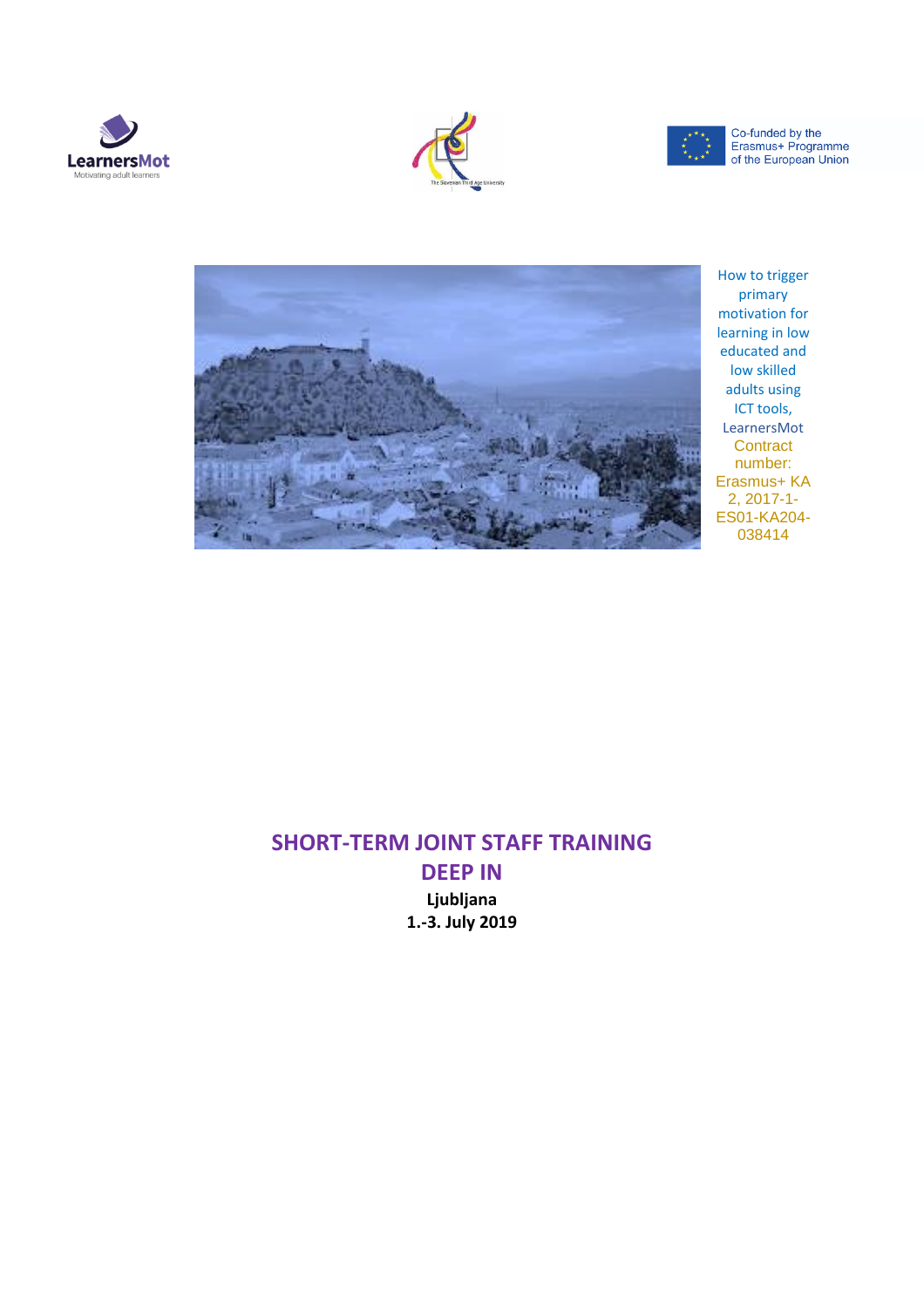**Rationale:** Educational attainment is the visible output of educational systems and a measure of their success. In adults achievement levels have a major impact, both personally and professionally, decreasing the quality of their life and the number and the quality of their job opportunities. Many adults (37.4%) have low educational attainment and might find themselves in a situation of functional illiteracy particularly if they come from deprivileged social environment. They are often unemployed or a burden for their employer, though employers mostly do not measure the scope of functional illiteracy in their company and its impact on company's competitiveness in the global division of work, amid robotization and automatization. Against this backdrop skills of *all* workers are crucial!

Adults in situation of functional illiteracy hate changes, are afraid of technological advancement and participating in adult education and adult educators are mostly not aware of the real nature and impact of functional literacy on living, working and learning of adults.

**Who is it for:** This training is primarily meant for adult educators and those who occasionally act as adult educators e.g. social workers, etc. Indirectly it addresses also educational providers, NGO representatives, employers and above all adults in situation of functional illiteracy.

**Where/the venue:** The training will be delivered in Ljubljana, Poljanska c. 6 at the headquarters of Slovenian Third Age University.

#### **Contact:**

#### **Urška Majaron**:

00389(0) 70 790 329 00386 (0)70 578 660

### **Dušana Findeisen:**

00386(0)41 355 313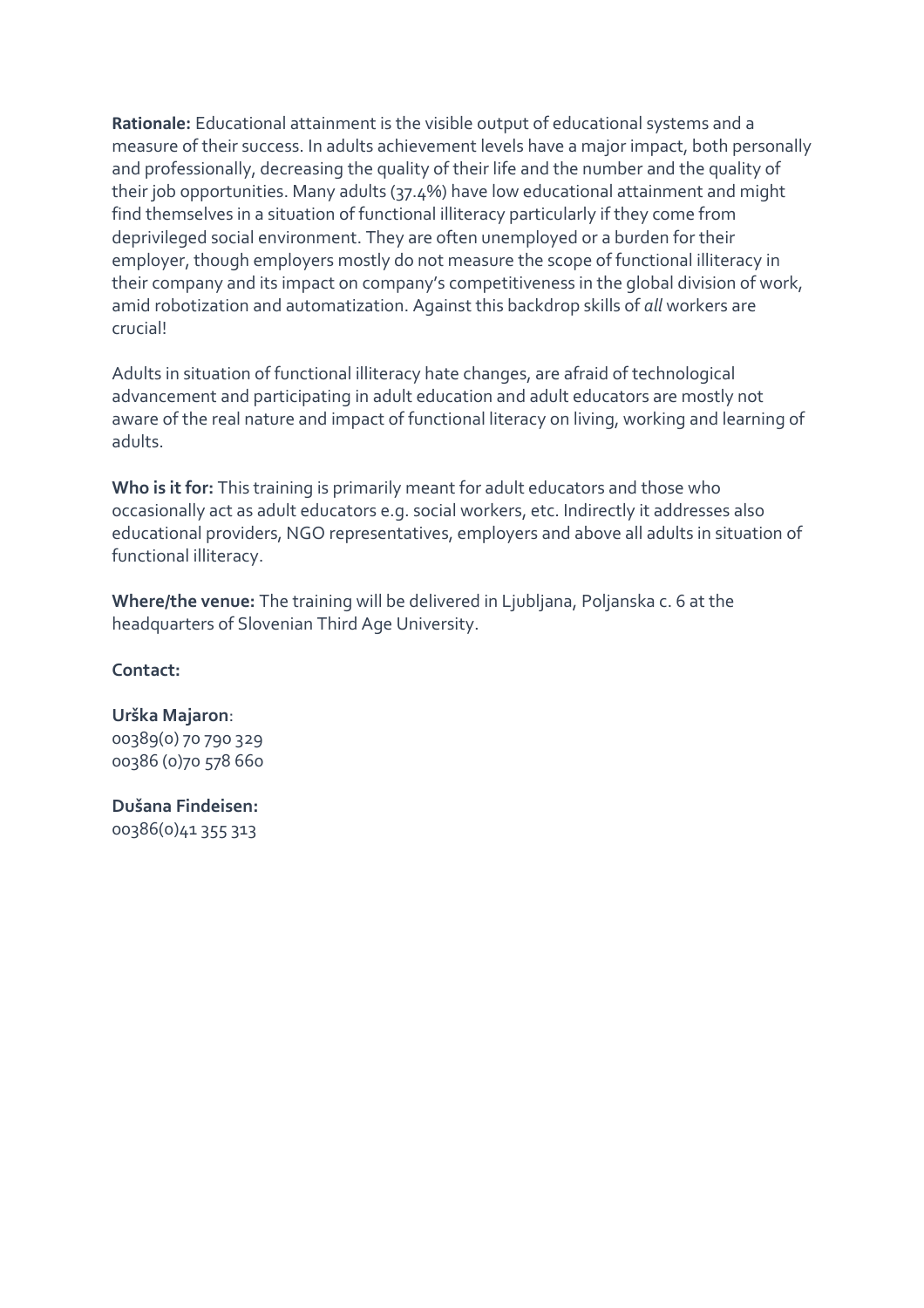#### **P R O G R A M M E**

## **Day 1, Monday, July 1st**

### **Morning**

| 9.30<br>9.45   | Registration                                                          |
|----------------|-----------------------------------------------------------------------|
| 9.45<br>10.10  | Presentation of the participants, structure and aims of the programme |
| 10.10<br>10.20 | Ema Perme, Ministry of Education RS: Why skills for all?              |
| 10.20<br>11.20 | Screening the OECD film about today's need of skills for all          |
| 11.20<br>11.30 | <b>BREAK</b>                                                          |
| 11.30<br>13.00 | Dušana Findeisen, Slovenian U3A: Literacy versus Illiteracy?          |
| 13.00<br>14.30 | <b>LUNCH</b> at the Faculty of Law                                    |

#### **Afternoon**

| 14.30 | Ana Herranz, Edensol: How to identify adults in situation of functional       |
|-------|-------------------------------------------------------------------------------|
| 15.15 | <i>illiteracy and how to reach out to them.</i> Input lecture and discussion. |
| 15.15 | Majaron Urška, Slovenian U <sub>3</sub> A: Screening of My afternoons with    |
| 17.00 | Marqueritte. Discussion.                                                      |

### **Evening**

**20.00** Wicked Tour: *History of the old town told through funny criminal stories*. Ice cream / drinks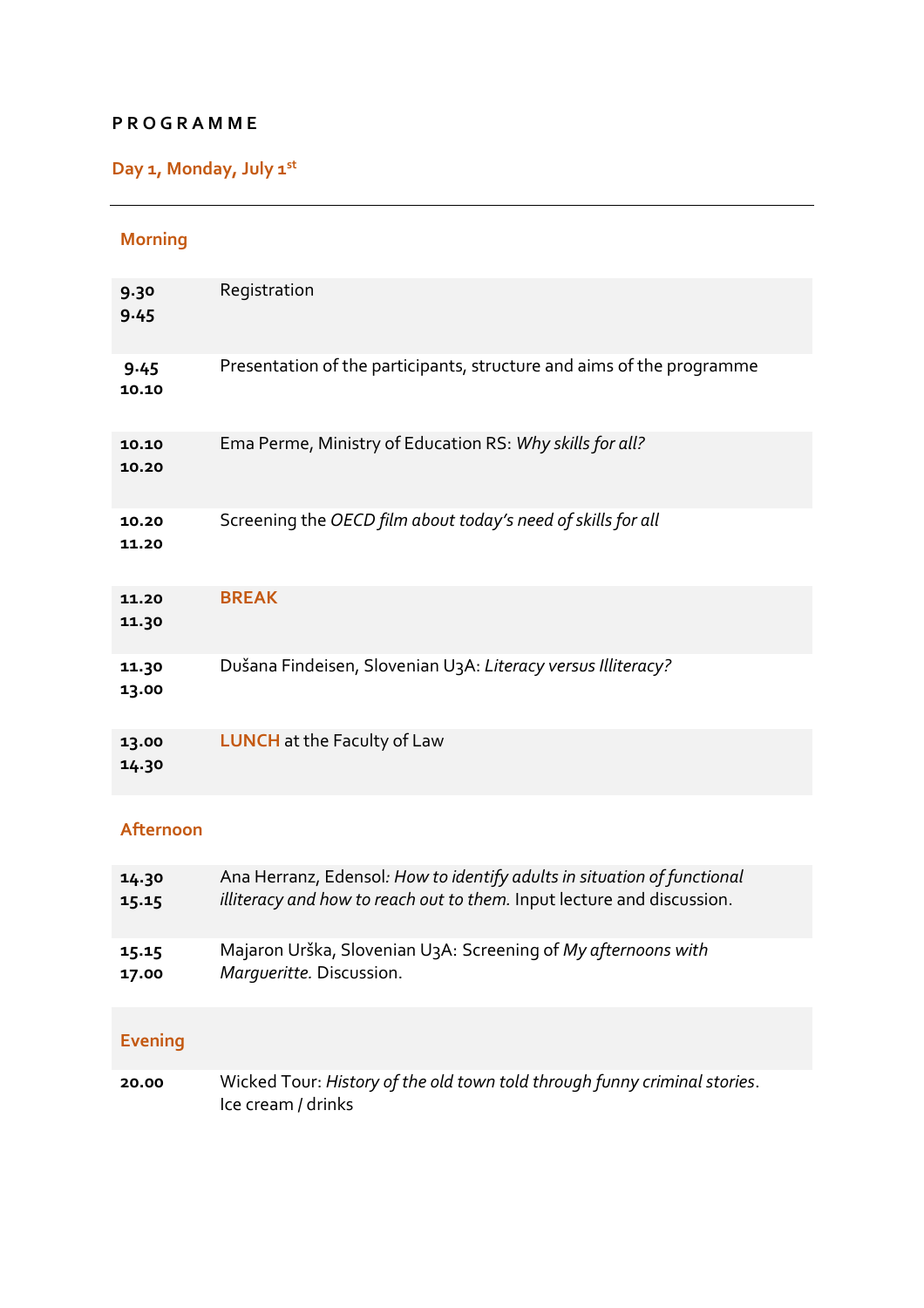## **Day 2, Tuesday, July 2nd**

## **Morning**

| 9.30           | Dušana Findeisen: From listening to speaking, from speaking to writing.      |
|----------------|------------------------------------------------------------------------------|
| 11.00          | Building linguistic and other skills for functional literacy.                |
| 12.00          | Ester Možina, SIAE: Literacy at the Slovenian Institute for Adult Education. |
| 13.00          | Study visit.                                                                 |
| 13.00<br>14.30 | <b>LUNCH at BTC</b>                                                          |

### **Afternoon**

| 14.30<br>15.30 | Ana Herranz, Edensol: ICT tools in adult education                                       |
|----------------|------------------------------------------------------------------------------------------|
| 15.30<br>15.45 | <b>BREAK</b>                                                                             |
| 15.45          | Lidija Bertoncelj, Slovenian U <sub>3</sub> A: Screening and acting out the introductory |
| 16.15          | <i>interview</i> . Pair work.                                                            |
| 16.15          | Darja Lužnik, Biserka Neuholt Hlastec, UPI Žalec: Some organisational                    |
| 17.00          | processes                                                                                |

## **Evening**

| Ana Desetnica. Street performance. Individual attendance.<br>18.00 |  |
|--------------------------------------------------------------------|--|
|--------------------------------------------------------------------|--|

# **Day 3, Wednesday, July 3rd**

## **Morning**

| 9.30           | Dušana Findeisen, Slovenian U <sub>3</sub> A: The importance of storytelling - organising |
|----------------|-------------------------------------------------------------------------------------------|
| 10.30          | a text                                                                                    |
| 10.30<br>10.40 | <b>BREAK</b>                                                                              |